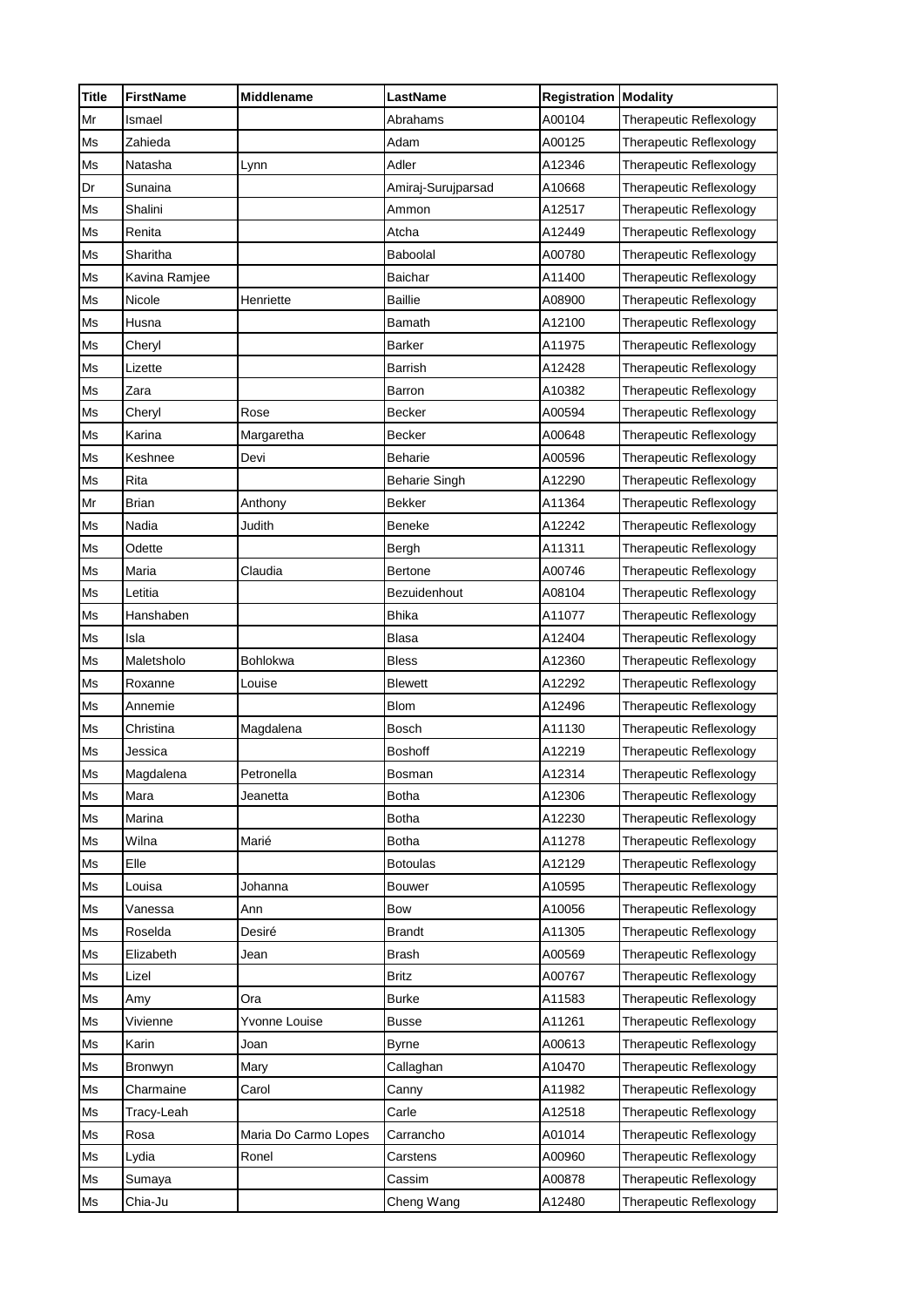| Ms | Leganate   | Jaycee            | Chego          | A12324 | Therapeutic Reflexology        |
|----|------------|-------------------|----------------|--------|--------------------------------|
| Ms | Melanie    |                   | Chetty         | A00935 | Therapeutic Reflexology        |
| Ms | Li-Fen     |                   | Chien          | A11864 | Therapeutic Reflexology        |
| Mr | Ryan       | Athol             | Childs         | A00890 | Therapeutic Reflexology        |
| Ms | Pritha     |                   | Chutrugon      | A12132 | Therapeutic Reflexology        |
| Ms | Odette     |                   | Cilliers       | A12486 | Therapeutic Reflexology        |
| Ms | Robyn      | Louise            | Clement        | A12471 | Therapeutic Reflexology        |
| Ms | Suzette    |                   | Cloete         | A11021 | Therapeutic Reflexology        |
| Ms | Liepetra   | Hilde Marian      | Coetsee        | A12473 | Therapeutic Reflexology        |
| Ms | Claire     | Louise            | Coetzee        | A12301 | Therapeutic Reflexology        |
| Ms | Merlin     |                   | Coetzee        | A11298 | Therapeutic Reflexology        |
| Ms | Yuval      | Mor-El            | Cohen          | A12450 | Therapeutic Reflexology        |
| Ms | Cynthia    | Carol             | Cole           | A00982 | Therapeutic Reflexology        |
| Ms | Michelle   |                   | Collett        | A10466 | Therapeutic Reflexology        |
| Ms | Fiona      |                   | Consani        | A10266 | Therapeutic Reflexology        |
| Ms | Cheryl     | Anne              | Cook           | A00906 | Therapeutic Reflexology        |
| Ms | Natasia    | Helene            | Cook           | A00907 | <b>Therapeutic Reflexology</b> |
| Ms | Karin      | Elisabeth         | Corbella       | A00909 | Therapeutic Reflexology        |
| Ms | Marianne   | Josette           | Couperthwaite  | A01988 | Therapeutic Reflexology        |
| Ms | Tshenolo   | Revelation        | Cwaile         | A11530 | Therapeutic Reflexology        |
| Ms | Nicolette  | Ferreira          | Da Costa       | A10241 | Therapeutic Reflexology        |
| Dr | Bianca     | Genoveva          | da Silva       | A11616 | Therapeutic Reflexology        |
| Ms | Aamina     |                   | Dabhelia       | A12237 | Therapeutic Reflexology        |
| Ms | Batirai    |                   | Dandadzi       | A11768 | Therapeutic Reflexology        |
| Ms | Susan      | Margaret          | Davidson       | A11328 | Therapeutic Reflexology        |
| Dr | Eva        | Castro            | De Abreu       | A10528 | Therapeutic Reflexology        |
| Dr | Sanien     |                   | de Beer        | A01314 | Therapeutic Reflexology        |
| Ms | Wilhelmina | Susanna Christina | de Beer        | A01344 | Therapeutic Reflexology        |
| Ms | Michele    | Emma Judy         | De Brabander   | A10381 | Therapeutic Reflexology        |
| Ms | Twainette  | Teresa            | de Bruin       | A10319 | Therapeutic Reflexology        |
| Ms | Twainette  | Teresa            | de Bruin       | A12446 | <b>Therapeutic Reflexology</b> |
| Ms | Sophia     | Cecilia           | de Bruyn       | A01337 | <b>Therapeutic Reflexology</b> |
| Ms | Winifred   | Joan              | de Combes      | A01974 | Therapeutic Reflexology        |
| Ms | Michelle   |                   | de Gavino Dias | A11796 | Therapeutic Reflexology        |
| Ms | Maria      | Johanna           | de Jager       | A01976 | Therapeutic Reflexology        |
| Ms | Daphne     | Annette           | De Jager       | A10639 | Therapeutic Reflexology        |
| Ms | Anna       | <b>Beatrix</b>    | de Klerk       | A09943 | Therapeutic Reflexology        |
| Ms | Annecke    |                   | de Kock        | A01324 | Therapeutic Reflexology        |
| Ms | Maria      | Gorete            | de Lima        | A11999 | Therapeutic Reflexology        |
| Ms | Cristina   | Augusta Ribeiro   | de Oliveira    | A01359 | Therapeutic Reflexology        |
| Ms | Melissa    |                   | de Swardt      | A12142 | Therapeutic Reflexology        |
| Ms | Beverley   |                   | de Villiers    | A10194 | Therapeutic Reflexology        |
| Ms | Lyn        | Maree             | de Visser      | A01361 | Therapeutic Reflexology        |
| Ms | Adri-Marie |                   | Dercksen       | A11399 | Therapeutic Reflexology        |
| Ms | Sarita     |                   | Devchand       | A11973 | Therapeutic Reflexology        |
| Ms | Lynette    | Patricia          | Devine         | A12089 | Therapeutic Reflexology        |
| Ms | Chantell   | Jeanette          | Deysel         | A11972 | Therapeutic Reflexology        |
| Ms | Desiree    | Ann               | Dickson        | A10836 | Therapeutic Reflexology        |
| Ms | Delia      | Marilyn           | Diedericks     | A01342 | Therapeutic Reflexology        |
| Ms | Daphney    | Thokozani         | Dlangalala     | A12493 | Therapeutic Reflexology        |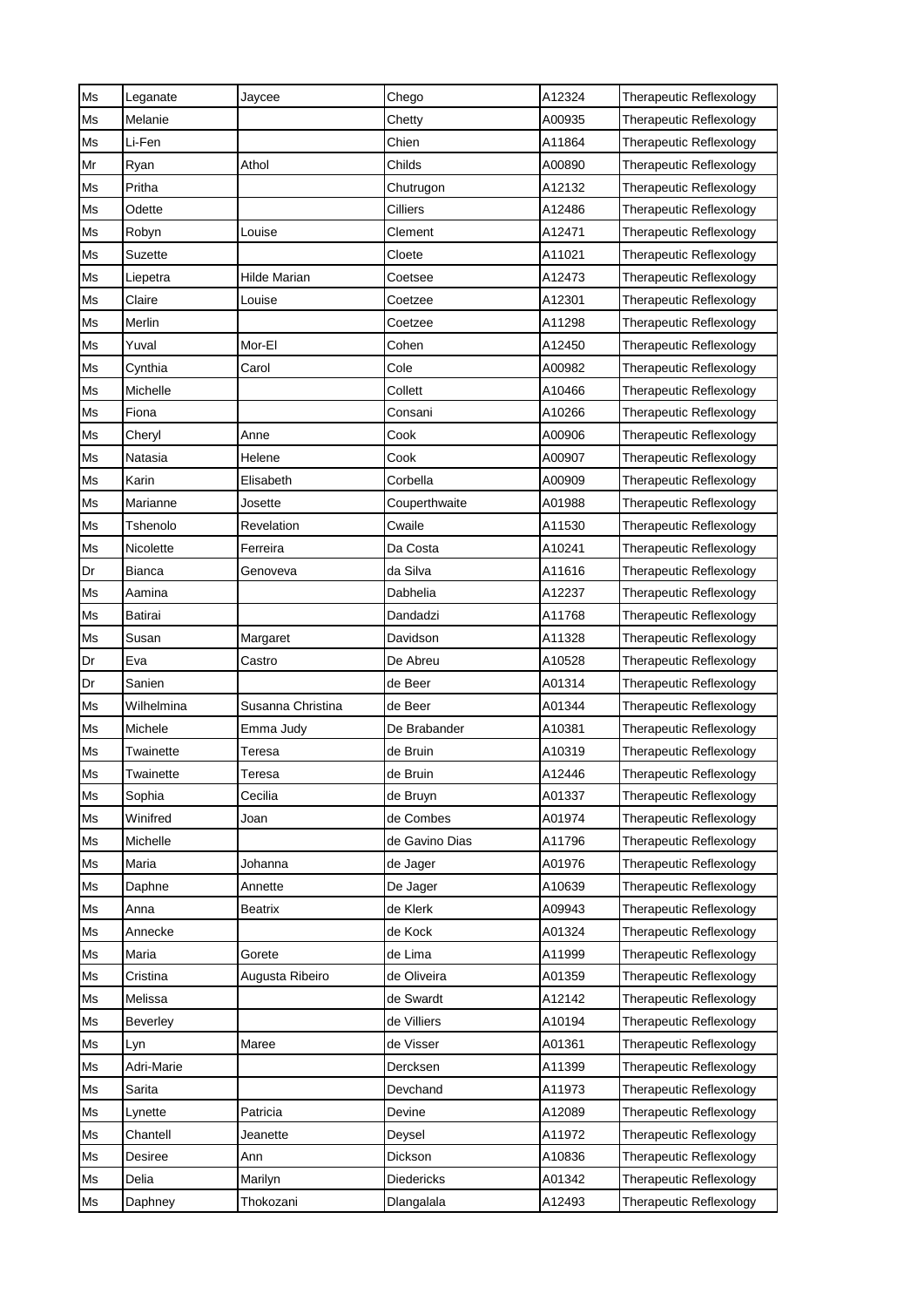| Mr | John           | David William    | Donkin      | A11748 | Therapeutic Reflexology        |
|----|----------------|------------------|-------------|--------|--------------------------------|
| Ms | Monique        |                  | Donnelly    | A12207 | Therapeutic Reflexology        |
| Ms | Suriakanthi    |                  | Dorasamy    | A01996 | <b>Therapeutic Reflexology</b> |
| Ms | Shirli         | Michal           | Dorfan      | A12101 | Therapeutic Reflexology        |
| Ms | Inge           |                  | Dougans     | A01999 | Therapeutic Reflexology        |
| Mr | David          |                  | Dowelani    | A12501 | Therapeutic Reflexology        |
| Ms | Fhatani        | <b>Bernice</b>   | Dowelani    | A12382 | Therapeutic Reflexology        |
| Ms | Julie          |                  | Dunn        | A10306 | Therapeutic Reflexology        |
| Ms | Elna           |                  | Durr        | A11538 | <b>Therapeutic Reflexology</b> |
| Ms | Lorrayne       | Desiree          | Duweke      | A09952 | Therapeutic Reflexology        |
| Ms | Laura          | Beryl            | Dyson       | A10653 | Therapeutic Reflexology        |
| Ms | Diana          |                  | Ebden       | A01675 | Therapeutic Reflexology        |
| Ms | Claire         | Elizabeth        | Edmeston    | A12152 | Therapeutic Reflexology        |
| Ms | Manuela        | Patrizia         | Edwards     | A03059 | Therapeutic Reflexology        |
| Ms | Monika         | Carmen           | Eggers      | A12463 | Therapeutic Reflexology        |
| Ms | Margaret       |                  | Ellis       | A01625 | Therapeutic Reflexology        |
| Ms | Beulah         | Patricia         | Ellis       | A10397 | <b>Therapeutic Reflexology</b> |
| Ms | Sulette        |                  | Enslin      | A11962 | Therapeutic Reflexology        |
| Ms | Maryna         | Johanna          | Esterhuyse  | A11969 | Therapeutic Reflexology        |
| Ms | Sandra         | Merle            | Feinstein   | A10063 | Therapeutic Reflexology        |
| Ms | <b>Beverly</b> | Tessa            | Feldman     | A02048 | Therapeutic Reflexology        |
| Ms | Heilie         | Martina Hendrika | Ferreira    | A10059 | Therapeutic Reflexology        |
| Ms | Sandisiwe      |                  | Flatela     | A12167 | Therapeutic Reflexology        |
| Ms | Anna           | Maria            | Fourie      | A02057 | Therapeutic Reflexology        |
| Ms | Tarryn         | Louise           | Fowler      | A12218 | Therapeutic Reflexology        |
| Mr | Kreesan        |                  | Francis     | A02060 | Therapeutic Reflexology        |
| Ms | Yumna          |                  | Fridie      | A12253 | Therapeutic Reflexology        |
| Ms | Gayle          | Sue              | Friedman    | A02064 | Therapeutic Reflexology        |
| Ms | Katia-Anna     |                  | Furtak      | A11990 | Therapeutic Reflexology        |
| Ms | Dhainthi       |                  | Ganasen     | A10366 | Therapeutic Reflexology        |
| Ms | Anna           | Margaretha       | Gardiner    | A02479 | Therapeutic Reflexology        |
| Ms | Azraa          |                  | Garnie      | A12472 | Therapeutic Reflexology        |
| Ms | Nadia          |                  | Geertsema   | A11737 | Therapeutic Reflexology        |
| Ms | Kerri          | Lee              | Gluch       | A12489 | <b>Therapeutic Reflexology</b> |
| Ms | Anitha         |                  | Gobind      | A02545 | Therapeutic Reflexology        |
| Ms | Maria          | Antoinette       | Godschalk   | A12275 | Therapeutic Reflexology        |
| Ms | Jeniffer       | Gael             | Goldstone   | A02536 | Therapeutic Reflexology        |
| Ms | Theresa        | Veronica         | Gorrie      | A11086 | Therapeutic Reflexology        |
| Ms | Moganambal     |                  | Govender    | A02549 | Therapeutic Reflexology        |
| Ms | Jyoti          | Nagin            | Govind      | A02505 | Therapeutic Reflexology        |
| Ms | Elizabeth      | Ann Hepburn      | Graham      | A02507 | Therapeutic Reflexology        |
| Ms | Angie          |                  | Grant       | A05664 | Therapeutic Reflexology        |
| Mr | Petrus         | Johannes         | Grobbelaar  | A11532 | Therapeutic Reflexology        |
| Ms | Amanda         |                  | Grose       | A05297 | Therapeutic Reflexology        |
| Ms | Gloria         |                  | Grotto      | A11849 | Therapeutic Reflexology        |
| Mr | Jan            | Hendrik          | Grove       | A02540 | Therapeutic Reflexology        |
| Ms | Belinda        | Ann              | Haggard     | A03041 | Therapeutic Reflexology        |
| Ms | Ulrike         |                  | Halgreen    | A11963 | Therapeutic Reflexology        |
| Ms | Jennifer       |                  | Hallendorff | A12224 | Therapeutic Reflexology        |
| Ms | Marisa         |                  | Haller      | A11280 | Therapeutic Reflexology        |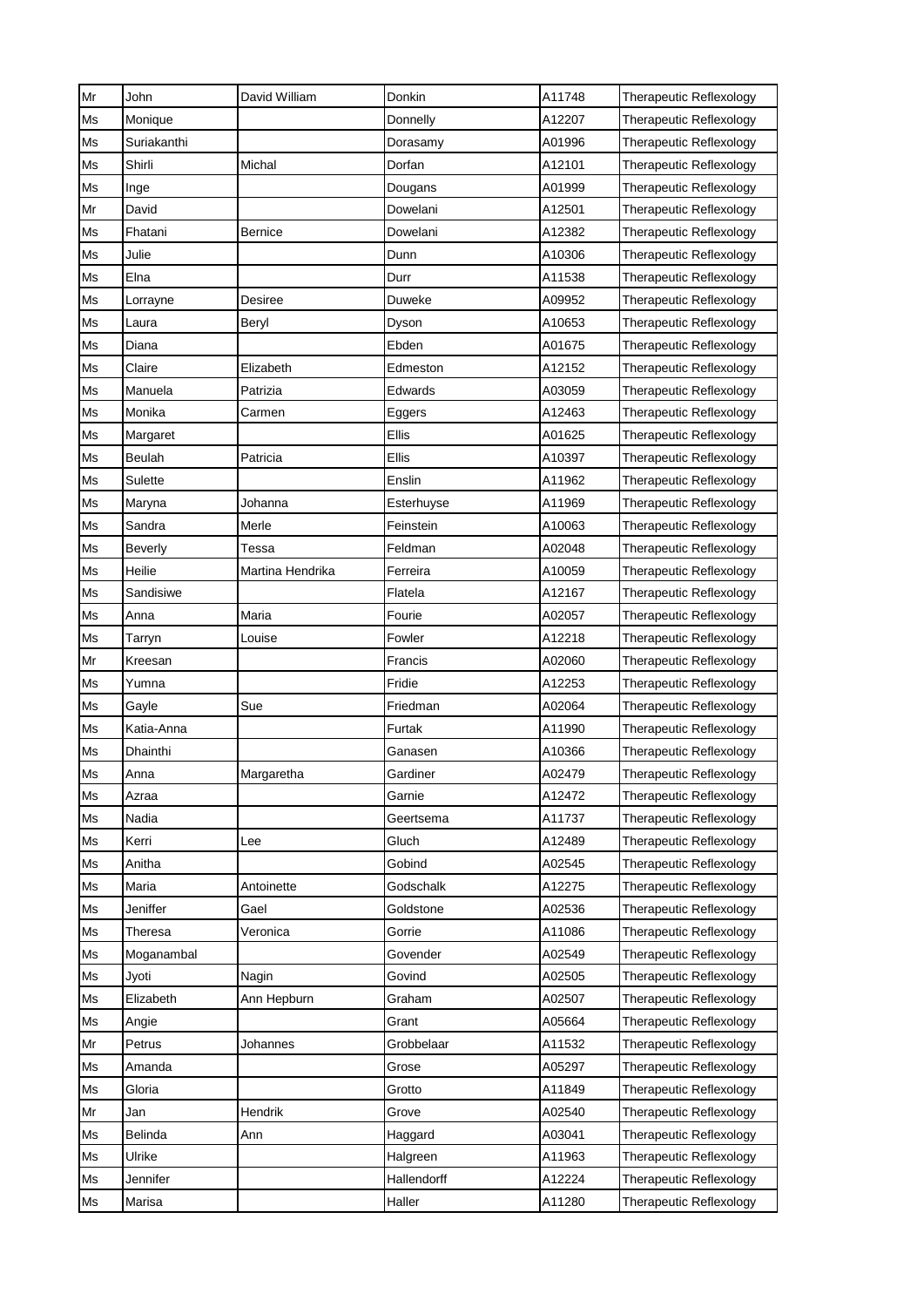| Ms | Megan        | Elizabeth         | Hanes                | A12417 | Therapeutic Reflexology        |
|----|--------------|-------------------|----------------------|--------|--------------------------------|
| Ms | Phindile     |                   | Hani                 | A12522 | Therapeutic Reflexology        |
| Dr | Sharad       |                   | Hansjee              | A10510 | Therapeutic Reflexology        |
| Ms | Fiona        | Christina         | Hardie               | A11874 | Therapeutic Reflexology        |
| Ms | Belinda      | Ann               | Harding              | A02921 | Therapeutic Reflexology        |
| Ms | Grainne      | Clayton           | Hartley              | A02987 | Therapeutic Reflexology        |
| Ms | Maricka      | Marina            | Hartoog              | A12411 | Therapeutic Reflexology        |
| Dr | Susanna      | Maria             | Hattingh             | A12483 | Therapeutic Reflexology        |
| Dr | Caren        | Ena               | Hauptfleisch         | A03030 | Therapeutic Reflexology        |
| Ms | Michelle     | Stella            | Hayward-Bezuidenhout | A05366 | Therapeutic Reflexology        |
| Ms | Lisa         | Carey             | Heath                | A11622 | Therapeutic Reflexology        |
| Ms | Sandra       | Jane              | Hedges               | A10994 | Therapeutic Reflexology        |
| Mr | Peter        | Hermann Josef     | Heindl               | A02988 | Therapeutic Reflexology        |
| Ms | Jessica      |                   | Hemingway            | A11263 | Therapeutic Reflexology        |
| Ms | Jessica      | Tracey            | Henwood              | A12459 | Therapeutic Reflexology        |
| Ms | Jesse-Lee    |                   | Herbst               | A12363 | Therapeutic Reflexology        |
| Ms | René         |                   | Herbst               | A12161 | Therapeutic Reflexology        |
| Ms | Tanya        | Carmelita         | Hibbert              | A12088 | Therapeutic Reflexology        |
| Ms | Karen        | Leanne            | Hills                | A10509 | Therapeutic Reflexology        |
| Ms | Natalie      | Diane             | Holme                | A11355 | Therapeutic Reflexology        |
| Dr | Janine       |                   | Horton               | A04238 | Therapeutic Reflexology        |
| Ms | Suzette      |                   | Hugo                 | A10259 | Therapeutic Reflexology        |
| Ms | Melissa      | Jade              | Ireland              | A12279 | Therapeutic Reflexology        |
| Ms | Monique      | Gabrielle         | Isemonger            | A10981 | Therapeutic Reflexology        |
| Mr | Hidayatullah |                   | Ismail               | A03219 | Therapeutic Reflexology        |
| Ms | Zuleikha     |                   | Ismail               | A03220 | Therapeutic Reflexology        |
| Ms | Sheila       | Mary              | Jackson              | A03661 | Therapeutic Reflexology        |
| Ms | Miska        |                   | Jamal                | A12223 | Therapeutic Reflexology        |
| Ms | Latiefa      |                   | Jardine              | A12516 | Therapeutic Reflexology        |
| Ms | Sylvie       | Marguerite Regine | Jelley               | A03669 | Therapeutic Reflexology        |
| Ms | Zené         |                   | Jordaan              | A11853 | Therapeutic Reflexology        |
| Ms | Hayley       | Anne              | Joseph               | A10399 | Therapeutic Reflexology        |
| Ms | Pauline      | Audrey Louise     | Jowett               | A03698 | <b>Therapeutic Reflexology</b> |
| Ms | Zamahlubi    |                   | Jwili                | A12113 | Therapeutic Reflexology        |
| Ms | Gail         | Catherine         | Kairuz               | A04088 | Therapeutic Reflexology        |
| Ms | Henriette    | Mukengeshayi      | Kapinga              | A11885 | Therapeutic Reflexology        |
| Ms | Stella       | Kiriaki           | Kazazis              | A10061 | Therapeutic Reflexology        |
| Ms | Sandra       | Anne              | Kelly                | A11852 | <b>Therapeutic Reflexology</b> |
| Ms | Selina       | Matau             | Kgoadi               | A12137 | Therapeutic Reflexology        |
| Ms | Farida       |                   | Khan                 | A04109 | <b>Therapeutic Reflexology</b> |
| Ms | Nazeera      |                   | Khan                 | A12474 | Therapeutic Reflexology        |
| Ms | Razia        | Banu              | Khan                 | A12485 | Therapeutic Reflexology        |
| Ms | Riana        |                   | Khan                 | A12421 | Therapeutic Reflexology        |
| Mr | Tshidi       |                   | Khobane              | A12448 | Therapeutic Reflexology        |
| Ms | Louise       |                   | Kingwill             | A10411 | Therapeutic Reflexology        |
| Ms | Cornelia     | Magdalena         | Kirsten              | A04146 | <b>Therapeutic Reflexology</b> |
| Ms | Hester       | Wilhelmina        | Kirsten              | A11861 | Therapeutic Reflexology        |
| Ms | Natasha      | Isolde            | Kohlmeyer            | A04116 | Therapeutic Reflexology        |
| Ms | Liza         | <b>Bronwen</b>    | Kok                  | A12246 | Therapeutic Reflexology        |
| Ms | Sophia       | Boitumelo         | Komane               | A12427 | Therapeutic Reflexology        |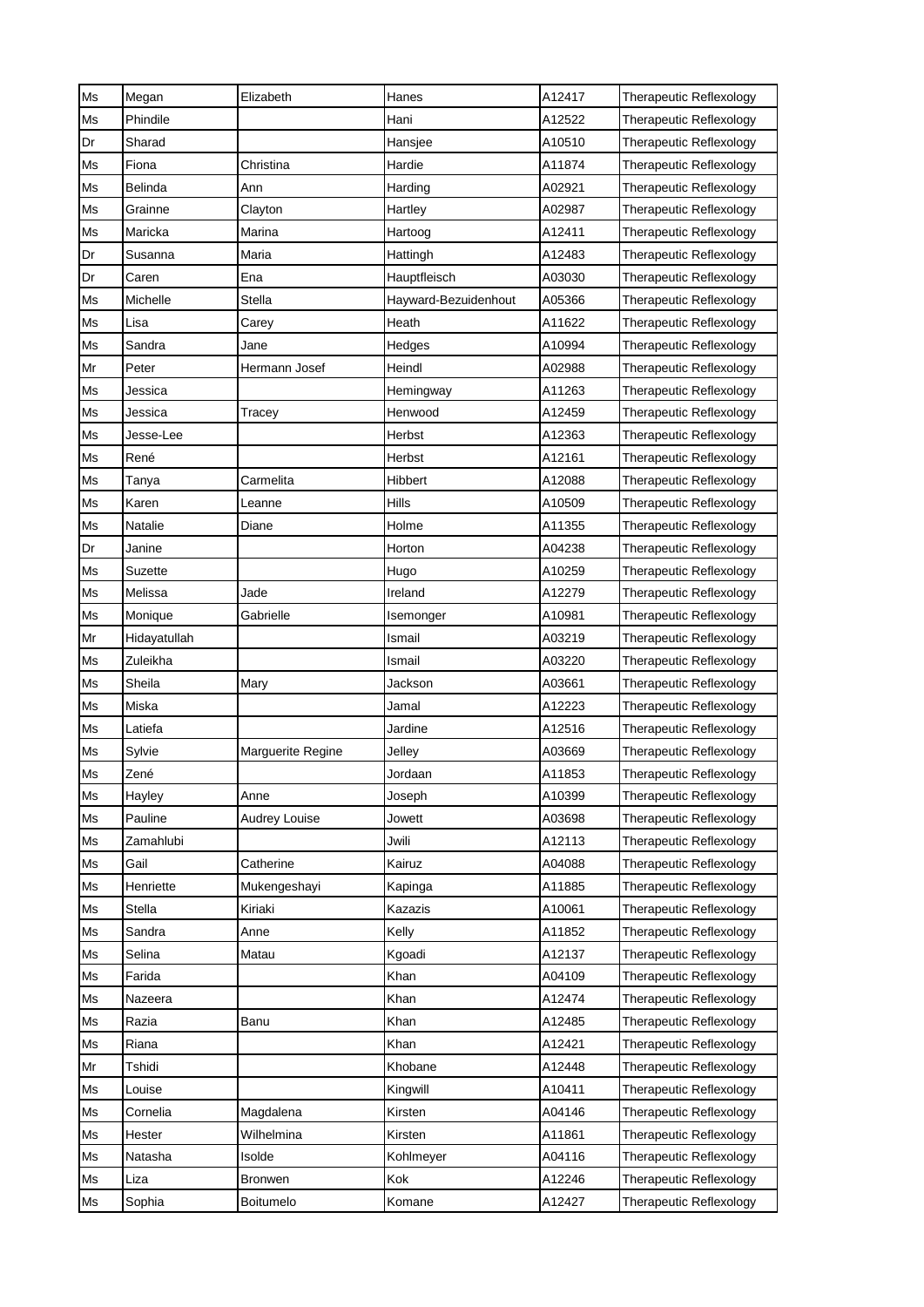| Ms | <b>Brenda</b> | Anne              | Kruger          | A04160 | Therapeutic Reflexology        |
|----|---------------|-------------------|-----------------|--------|--------------------------------|
| Ms | Mariné        |                   | Kruger          | A11732 | Therapeutic Reflexology        |
| Ms | Dawn          | Susan             | Kruger          | A11964 | Therapeutic Reflexology        |
| Ms | Audrey        | <b>Busisiwe</b>   | Kubheka         | A04162 | Therapeutic Reflexology        |
| Ms | Carolyn       | Ann               | Kühn            | A12204 | Therapeutic Reflexology        |
| Ms | <b>Bontle</b> | Melda Sediapelo   | Kupane          | A11895 | Therapeutic Reflexology        |
| Ms | Hazel         | Maria             | Kuzwayo         | A04205 | Therapeutic Reflexology        |
| Ms | Hester        | Jacoba            | La Grange       | A11739 | Therapeutic Reflexology        |
| Mr | Samraj        |                   | Lachman         | A04485 | Therapeutic Reflexology        |
| Ms | Isabella      | Margaretha        | Laing           | A11961 | Therapeutic Reflexology        |
| Ms | Elizabeth     | Magdalena         | Landsberg       | A04617 | Therapeutic Reflexology        |
| Ms | Suzanne       | Ruth              | Leighton        | A04518 | Therapeutic Reflexology        |
| Ms | Belinda       |                   | Leven           | A04563 | Therapeutic Reflexology        |
| Ms | Miranda       | Rosalba Christine | Lewis           | A04566 | Therapeutic Reflexology        |
| Ms | Elaine        | Patricia          | Lindeque        | A12477 | Therapeutic Reflexology        |
| Ms | Marlizna      |                   | Lombard         | A12203 | Therapeutic Reflexology        |
| Ms | Justine       | Andrea            | Lombard         | A11741 | Therapeutic Reflexology        |
| Ms | Mariska       |                   | Lotter          | A12122 | Therapeutic Reflexology        |
| Ms | Irene         |                   | Loukakis        | A10421 | Therapeutic Reflexology        |
| Ms | Lelanie       |                   | Ludeke          | A12091 | Therapeutic Reflexology        |
| Ms | Thokozile     | Judith            | Luthuli         | A04633 | Therapeutic Reflexology        |
| Ms | Makgabo       | Mosima Lebogang   | Mabitsela       | A12502 | Therapeutic Reflexology        |
| Ms | Maria         |                   | Machado         | A10717 | Therapeutic Reflexology        |
| Ms | Jennifer      | Mary              | Macpherson      | A10672 | Therapeutic Reflexology        |
| Ms | Zeni          | Akhona            | Madikiza        | A12168 | Therapeutic Reflexology        |
| Ms | Latha         |                   | Magan           | A01410 | Therapeutic Reflexology        |
| Ms | Caryn         |                   | Magid           | A12415 | Therapeutic Reflexology        |
| Mr | Rajeshwar     | Eshwardutt        | Maharaj         | A10483 | Therapeutic Reflexology        |
| Ms | Kagiso        |                   | Mahlangu        | A12469 | <b>Therapeutic Reflexology</b> |
| Ms | Angela        | Lynn              | Maiola          | A06444 | Therapeutic Reflexology        |
| Ms | Monique       | Clare             | Malcomson       | A12099 | Therapeutic Reflexology        |
| Ms | Salma         | Hashim            | Manga           | A11851 | Therapeutic Reflexology        |
| Ms | Karen         |                   | Marsland        | A11989 | <b>Therapeutic Reflexology</b> |
| Ms | Maryke        | Löriette          | Maritz          | A12288 | Therapeutic Reflexology        |
| Dr | Chanel        |                   | Martin          | A09603 | Therapeutic Reflexology        |
| Ms | Nokululama    | Ann               | Mashabela       | A10293 | Therapeutic Reflexology        |
| Ms | Melanie       |                   | Maske           | A11004 | Therapeutic Reflexology        |
| Ms | Cecilia       | Monica            | Mathebula       | A11992 | <b>Therapeutic Reflexology</b> |
| Ms | Kelly-Anne    |                   | <b>Matthews</b> | A11906 | Therapeutic Reflexology        |
| Ms | Olwyn         | Janet             | Mc Connell      | A05128 | Therapeutic Reflexology        |
| Ms | Marisa        | Maria Dymphina    | Mc Kenzie       | A01420 | Therapeutic Reflexology        |
| Ms | Debra         | Kim               | Mc Kinon        | A05127 | Therapeutic Reflexology        |
| Ms | Fiona         | Bourke            | Mc Lennan       | A01487 | Therapeutic Reflexology        |
| Ms | Cheryl        | Leigh             | McGhie          | A11887 | Therapeutic Reflexology        |
| Ms | Melanie-Anne  |                   | McIntyre        | A12199 | Therapeutic Reflexology        |
| Ms | Chantelle     |                   | Meintjes        | A10833 | <b>Therapeutic Reflexology</b> |
| Ms | Maria         | Johanna Susanna   | Mennegke        | A05056 | Therapeutic Reflexology        |
| Mr | Jannie        | Petrus            | Meyer           | A12418 | Therapeutic Reflexology        |
| Ms | Rumandie      |                   | Meyer           | A12154 | Therapeutic Reflexology        |
| Ms | Gretel        | Helga             | Michaelis       | A01409 | Therapeutic Reflexology        |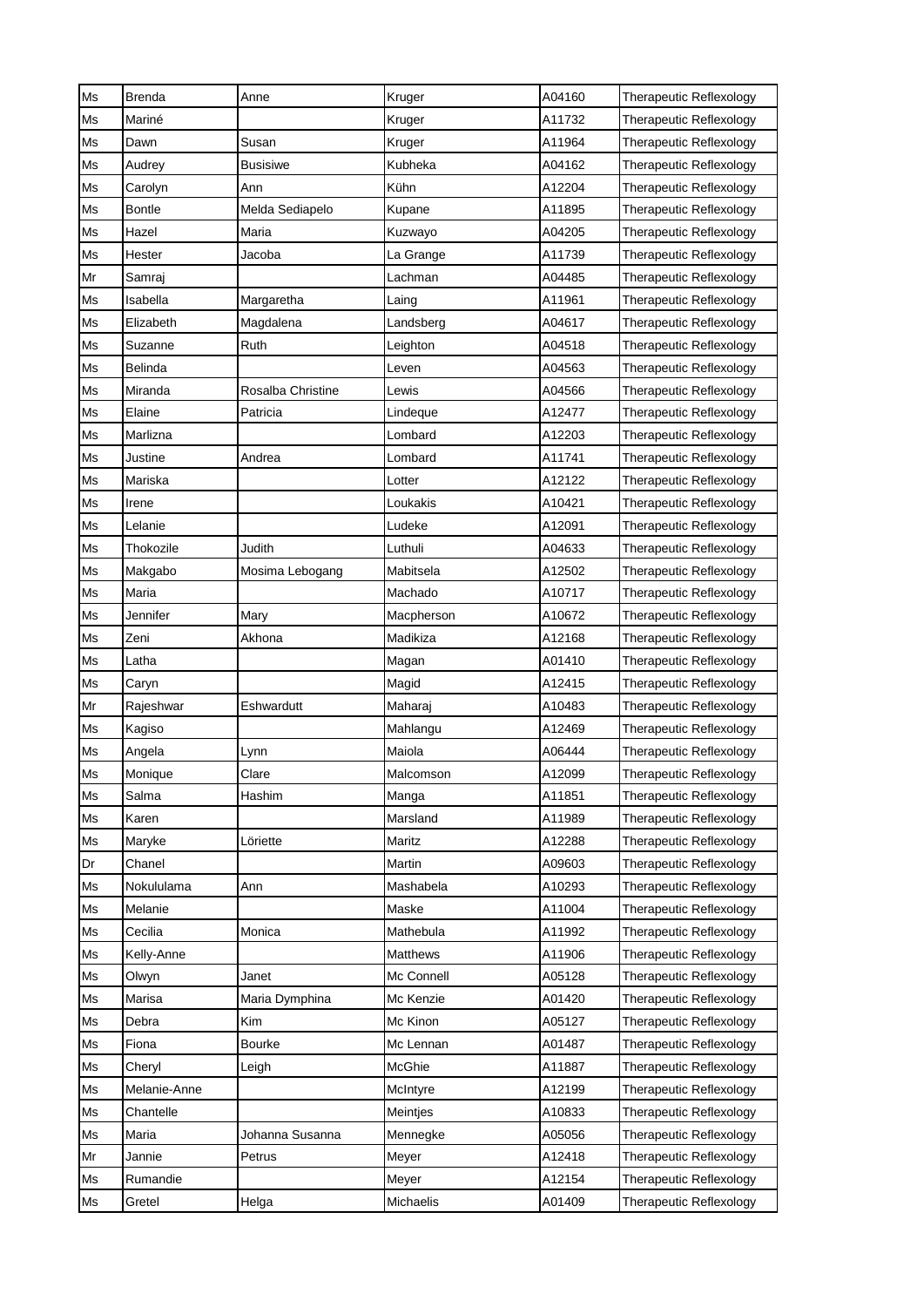| Ms       | Merina               | Louise       | Millar                 | A12488           | Therapeutic Reflexology                            |
|----------|----------------------|--------------|------------------------|------------------|----------------------------------------------------|
| Ms       | Neeta                |              | Mistry                 | A10292           | Therapeutic Reflexology                            |
| Ms       | Elizabeth            | Jean         | Miszka                 | A09617           | Therapeutic Reflexology                            |
| Ms       | Margaret             |              | Mitchell               | A01415           | Therapeutic Reflexology                            |
| Ms       | Diane                | Rochelle     | Mittel                 | A01457           | Therapeutic Reflexology                            |
| Ms       | Phinah               | Pumzile      | Mkhombo                | A12440           | Therapeutic Reflexology                            |
| Ms       | Wendy                | Pamela       | Mngini                 | A12400           | Therapeutic Reflexology                            |
| Ms       | Tshegofatso          | Matilda      | Mngomezulu             | A12127           | Therapeutic Reflexology                            |
| Mr       | Mabule               | Esrom        | Modiba                 | A01427           | Therapeutic Reflexology                            |
| Ms       | Caroline             | Pamela       | Modibane               | A12460           | Therapeutic Reflexology                            |
| Ms       | Nasima               |              | Mohamed                | A11191           | Therapeutic Reflexology                            |
| Ms       | Tlaleng              | Palesa       | Moletsane              | A11821           | Therapeutic Reflexology                            |
| Mr       | Thayananthen         |              | Moodaley               | A05071           | Therapeutic Reflexology                            |
| Ms       | Shaheeda             | Banoo        | Moosa                  | A05145           | Therapeutic Reflexology                            |
| Ms       | Farzaana             | Ismail       | Moosa                  | A10602           | Therapeutic Reflexology                            |
| Ms       | Joanne               |              | Moss                   | A11348           | Therapeutic Reflexology                            |
| Ms       | Lebohang             | Confidence   | Motaung                | A12210           | Therapeutic Reflexology                            |
| Ms       | Nompumelelo          | Degaacia     | Mthembu                | A12492           | Therapeutic Reflexology                            |
| Ms       | Lorraine             |              | Muirhead               | A11965           | Therapeutic Reflexology                            |
| Ms       | Marion               | Ashleigh     | Muller                 | A01444           | Therapeutic Reflexology                            |
| Ms       | Anthea               | Natalie      | Murphy                 | A11655           | Therapeutic Reflexology                            |
| Ms       | Anthea               |              | Nadin                  | A11558           | Therapeutic Reflexology                            |
| Ms       | Reshma               |              | Nagar                  | A05275           | Therapeutic Reflexology                            |
| Ms       | Salvum               |              | Naicker                | A10207           | Therapeutic Reflexology                            |
| Ms       | Salatchee            | Junnie       | Naidoo                 | A05378           | Therapeutic Reflexology                            |
| Mr       | Dhanaseelan          |              | Naidoo                 | A05381           | Therapeutic Reflexology                            |
| Mr       | Naresh               |              | Naidoo                 | A05406           | Therapeutic Reflexology                            |
| Ms       | Muniamma             |              | Naidoo                 | A05341           | Therapeutic Reflexology                            |
| Ms       | Krishnaveni          |              | Naidu                  | A12206           | <b>Therapeutic Reflexology</b>                     |
| Ms       | Margaret             | Rose         | Napier                 | A05355           | Therapeutic Reflexology                            |
| Ms       | Duduza               | Melba        | Ndhlovu                | A12511           | Therapeutic Reflexology                            |
| Ms       | Marinda              |              | Nel                    | A05299           | <b>Therapeutic Reflexology</b>                     |
| Ms       | Phunyuka             |              | Ngwenya                | A12447           | <b>Therapeutic Reflexology</b>                     |
| Ms       | Elizabeth            |              | Nolte                  | A10378           | Therapeutic Reflexology                            |
| Ms       | Tathy                | Mwadi        | Ntumba                 | A12114           | Therapeutic Reflexology                            |
| Ms       | Debora               | Gillian      | Nutter                 | A05388           | Therapeutic Reflexology                            |
| Mr       | Johannes             | Jacobus      | Oberholster            | A11546           | Therapeutic Reflexology                            |
| Mr       | Paul                 | Steven       | Odendaal               | A05651           | <b>Therapeutic Reflexology</b>                     |
| Mr       | <b>Bradley</b>       | Graham       | Openshaw               | A11390           | Therapeutic Reflexology                            |
| Ms       | Shahnaaz             | Begum        | Osman                  | A11559           | Therapeutic Reflexology                            |
| Ms       | Patricia             | Jane         | Osterloh               | A02572           | Therapeutic Reflexology                            |
| Ms       | Karin                |              | Pagel                  | A06233           | Therapeutic Reflexology                            |
| Ms       | Anastasia<br>Michell |              | Papaspiridis<br>Parker | A10482           | Therapeutic Reflexology                            |
| Ms<br>Ms | Michelene            | Lynn<br>Anne | Parpinel               | A06091<br>A06264 | Therapeutic Reflexology                            |
| Ms       | Karin                | Louis Marie  |                        | A10814           | Therapeutic Reflexology                            |
| Ms       | Rashmi               |              | Parry<br>Parshotam     | A12192           | Therapeutic Reflexology<br>Therapeutic Reflexology |
| Ms       | Rosomond             | May          | Paulin-Campbell        | A11688           | Therapeutic Reflexology                            |
| Ms       | Aneen                |              | Peek                   | A10806           | Therapeutic Reflexology                            |
| Ms       | Ana                  | Bela Pereira | Peleias                | A12227           | Therapeutic Reflexology                            |
|          |                      |              |                        |                  |                                                    |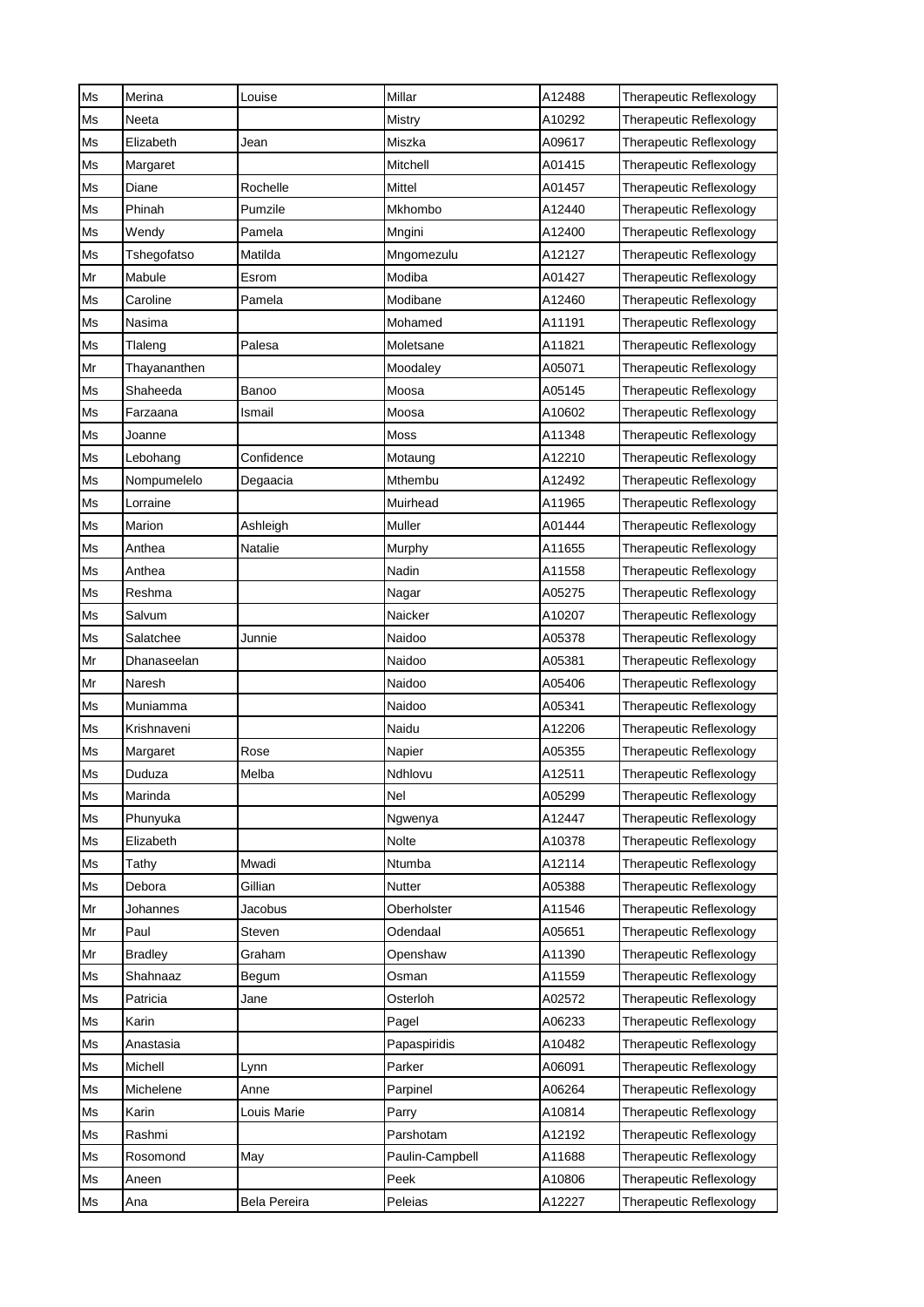| Mr | Anthony         | Jason            | Perel            | A10270 | Therapeutic Reflexology        |
|----|-----------------|------------------|------------------|--------|--------------------------------|
| Mr | Harry           | Glass            | Petrie           | A12307 | Therapeutic Reflexology        |
| Ms | Samantha        | Louise           | Piguet           | A11684 | Therapeutic Reflexology        |
| Ms | Samentha        |                  | Pillay           | A05321 | <b>Therapeutic Reflexology</b> |
| Ms | Chundra         | Kanthie          | Pillay           | A06277 | Therapeutic Reflexology        |
| Ms | Sharmilla       |                  | Pillay           | A11647 | Therapeutic Reflexology        |
| Ms | Krishnaveni     | Sandravelli      | Pillay           | A06179 | Therapeutic Reflexology        |
| Ms | Janelle         |                  | Pinto            | A06133 | Therapeutic Reflexology        |
| Ms | Magdalena       | Maria            | Pretorius        | A06146 | Therapeutic Reflexology        |
| Ms | Marie-Madeleine | Yvonne           | Pretorius        | A06188 | <b>Therapeutic Reflexology</b> |
| Mr | Richard         |                  | Pretorius        | A12294 | Therapeutic Reflexology        |
| Ms | Zenda           |                  | Pretorius        | A12490 | Therapeutic Reflexology        |
| Ms | Jolene          | Carolina         | Prinsloo         | A10859 | Therapeutic Reflexology        |
| Ms | Wendy-Anne      |                  | Raath            | A07002 | Therapeutic Reflexology        |
| Ms | Sarojadevi      |                  | Rajah            | A12212 | Therapeutic Reflexology        |
| Ms | Dhanwanthie     |                  | Ramduth-Nawa     | A11881 | Therapeutic Reflexology        |
| Ms | Kirti           |                  | Ramjee           | A06912 | <b>Therapeutic Reflexology</b> |
| Ms | Maria           | Dos Anjos        | Raposo           | A10481 | Therapeutic Reflexology        |
| Ms | Susan           | Elizabeth        | Rautenbach       | A10315 | Therapeutic Reflexology        |
| Ms | Jennifer        | Ellen            | Ravenscroft      | A11960 | Therapeutic Reflexology        |
| Ms | Washiela        |                  | Rawoot           | A12217 | Therapeutic Reflexology        |
| Ms | Isabel          | Marié            | Rea              | A07020 | Therapeutic Reflexology        |
| Ms | Isabella        |                  | Redaelli         | A06915 | Therapeutic Reflexology        |
| Ms | Nerissa         |                  | Reddy            | A12364 | Therapeutic Reflexology        |
| Ms | Patricia        | Tracey           | Rees             | A06917 | Therapeutic Reflexology        |
| Ms | Tenielle        | Carla            | Reeve            | A12376 | Therapeutic Reflexology        |
| Ms | Gitta           | Charlotte Ursula | Reichenberger    | A04104 | Therapeutic Reflexology        |
| Ms | Giovanni        | Jacomina         | Reinecke         | A10231 | Therapeutic Reflexology        |
| Ms | Claire          | Abigail          | Rhodes           | A11660 | <b>Therapeutic Reflexology</b> |
| Ms | Kim             | Maria            | Rigele           | A06886 | Therapeutic Reflexology        |
| Ms | Gabriella       | Maria            | Rockett          | A12069 | Therapeutic Reflexology        |
| Ms | Carol           | Ann              | Roodt            | A10476 | Therapeutic Reflexology        |
| Mr | Arthur          | John             | Rosen            | A10085 | <b>Therapeutic Reflexology</b> |
| Ms | Magdalena       | Susanna          | Roux             | A06898 | Therapeutic Reflexology        |
| Ms | Elzette         |                  | Roux             | A07007 | Therapeutic Reflexology        |
| Ms | Kerry           | Susan            | Rubin            | A10288 | Therapeutic Reflexology        |
| Ms | Christine       | Barbara          | Ryan             | A06902 | Therapeutic Reflexology        |
| Ms | Michelle        | Carin            | Sachs            | A07491 | Therapeutic Reflexology        |
| Ms | Janice          | Lynette          | Salthouse        | A07377 | Therapeutic Reflexology        |
| Ms | Helene          | Marié            | Samuels          | A01556 | Therapeutic Reflexology        |
| Ms | Natascia        |                  | Sarri            | A10255 | Therapeutic Reflexology        |
| Ms | Renee           | Marie            | Sasseen          | A07474 | Therapeutic Reflexology        |
| Ms | Helen           |                  | Saunders         | A07382 | Therapeutic Reflexology        |
| Mr | Christo         | Abraham          | <b>Scheepers</b> | A11945 | Therapeutic Reflexology        |
| Ms | Caroline        | Anne Jeanette    | Scheepers        | A07387 | Therapeutic Reflexology        |
| Ms | Franciska       | Lorraine         | Scheepers        | A11082 | Therapeutic Reflexology        |
| Ms | Jolene          | Beryl            | Scheepers        | A12265 | Therapeutic Reflexology        |
| Ms | Jennifer        |                  | Schnuir          | A01547 | Therapeutic Reflexology        |
| Ms | Tina            |                  | Schöltz          | A07473 | Therapeutic Reflexology        |
| Ms | Ingrid          |                  | Schroeder        | A10802 | Therapeutic Reflexology        |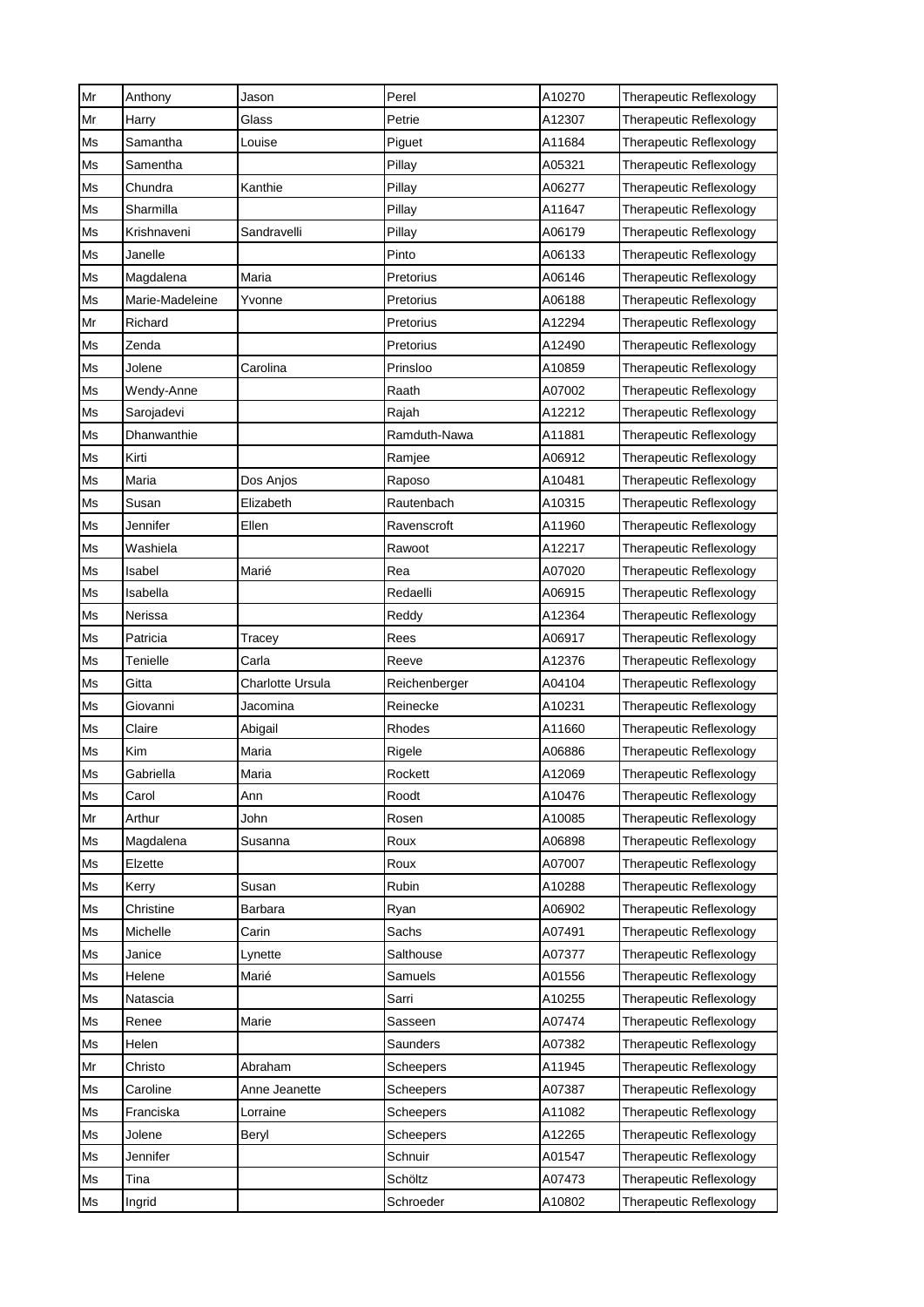| Ms | Paola               | Mirella      | Sella            | A01535 | Therapeutic Reflexology        |
|----|---------------------|--------------|------------------|--------|--------------------------------|
| Ms | Galaletsang         | Gracious     | Setuke           | A12276 | Therapeutic Reflexology        |
| Ms | Hendrika            | Anna Neeltje | Sheahan          | A07400 | Therapeutic Reflexology        |
| Ms | Doryce              |              | Sher             | A07404 | Therapeutic Reflexology        |
| Ms | Robyn               |              | Sher             | A07405 | Therapeutic Reflexology        |
| Ms | Thandiwe            |              | Sifeni           | A11777 | Therapeutic Reflexology        |
| Ms | Yagini-Devi         |              | Singh            | A07421 | Therapeutic Reflexology        |
| Ms | Elmé                |              | Slabber          | A12497 | Therapeutic Reflexology        |
| Ms | Susanne             |              | Slooten          | A11393 | Therapeutic Reflexology        |
| Ms | Lesley              | Elizabeth    | Smailes          | A03720 | Therapeutic Reflexology        |
| Ms | Lorna               |              | Smargiasso       | A07588 | Therapeutic Reflexology        |
| Dr | Chantelle           | Robyn        | Smart            | A11636 | Therapeutic Reflexology        |
| Ms | Carolyn             | Lewer        | Smith            | A01501 | Therapeutic Reflexology        |
| Ms | Lorraine            | Pearl        | Smith            | A10071 | Therapeutic Reflexology        |
| Ms | Miriam              | Diana        | Smith            | A11275 | Therapeutic Reflexology        |
| Ms | Martha              | Magdalena    | Spamer           | A12491 | Therapeutic Reflexology        |
| Ms | Juanita             |              | Stevens          | A07446 | <b>Therapeutic Reflexology</b> |
| Ms | Jasmine             | Amy          | Steyn            | A11611 | Therapeutic Reflexology        |
| Ms | Mardeen             |              | <b>Stoltz</b>    | A07450 | Therapeutic Reflexology        |
| Ms | Anél                |              | Strydom          | A10686 | Therapeutic Reflexology        |
| Ms | Anju                |              | Strydom          | A11015 | Therapeutic Reflexology        |
| Ms | Monica              |              | Strydom          | A12197 | Therapeutic Reflexology        |
| Ms | Tharicka            |              | Subroyal         | A12399 | Therapeutic Reflexology        |
| Ms | Miriam              |              | Suleman Ahmed    | A01537 | Therapeutic Reflexology        |
| Ms | Chantel             |              | Swanepoel        | A12144 | Therapeutic Reflexology        |
| Ms | Rolinda             |              | Swart            | A12208 | Therapeutic Reflexology        |
| Ms | Lara                |              | Tatz             | A07733 | Therapeutic Reflexology        |
| Ms | Veneesha            |              | Thaver           | A12442 | Therapeutic Reflexology        |
| Ms | Anneke              | Elizabeth    | Theron           | A11286 | Therapeutic Reflexology        |
| Ms | Anine               |              | Theron           | A11761 | Therapeutic Reflexology        |
| Mr | Johannes            | Albert       | Theron           | A12228 | Therapeutic Reflexology        |
| Ms | Liza                | Dawn         | Thomas           | A07689 | <b>Therapeutic Reflexology</b> |
| Ms | Bea-Matthy          |              | Thompson         | A11754 | <b>Therapeutic Reflexology</b> |
| Ms | Eva                 |              | Thornton         | A11831 | Therapeutic Reflexology        |
| Ms | Veronica            | Alice        | Tift             | A11984 | Therapeutic Reflexology        |
| Ms | Raeesah             |              | Timm             | A11979 | Therapeutic Reflexology        |
| Ms | Fiona               |              | Tipping          | A07684 | Therapeutic Reflexology        |
| Ms | Penina              | Sara         | Tocker           | A12277 | Therapeutic Reflexology        |
| Ms | Chantelle           | Nicola       | Trenoweth        | A12252 | Therapeutic Reflexology        |
| Ms | Jennifer-Sue        |              | Treurnich        | A12092 | Therapeutic Reflexology        |
| Ms | Charné              |              | Tromp            | A11782 | Therapeutic Reflexology        |
| Ms | Hariclia-Eleftheria |              | <b>Tsoucalas</b> | A07681 | Therapeutic Reflexology        |
| Ms | Susan               | Jean Wilson  | Urquhart         | A08013 | Therapeutic Reflexology        |
| Ms | Suraya              |              | Vallie           | A01424 | Therapeutic Reflexology        |
| Ms | Laetitia            |              | van Aswegen      | A12436 | Therapeutic Reflexology        |
| Ms | Delrize             |              | van der Merwe    | A12261 | Therapeutic Reflexology        |
| Ms | Kelly               |              | van der Merwe    | A12166 | Therapeutic Reflexology        |
| Ms | Helena              |              | van der Walt     | A08635 | Therapeutic Reflexology        |
| Ms | Anita               | Helene       | van der Walt     | A10189 | Therapeutic Reflexology        |
| Ms | Elizabeth           | Jacoba       | van der Walt     | A10376 | Therapeutic Reflexology        |